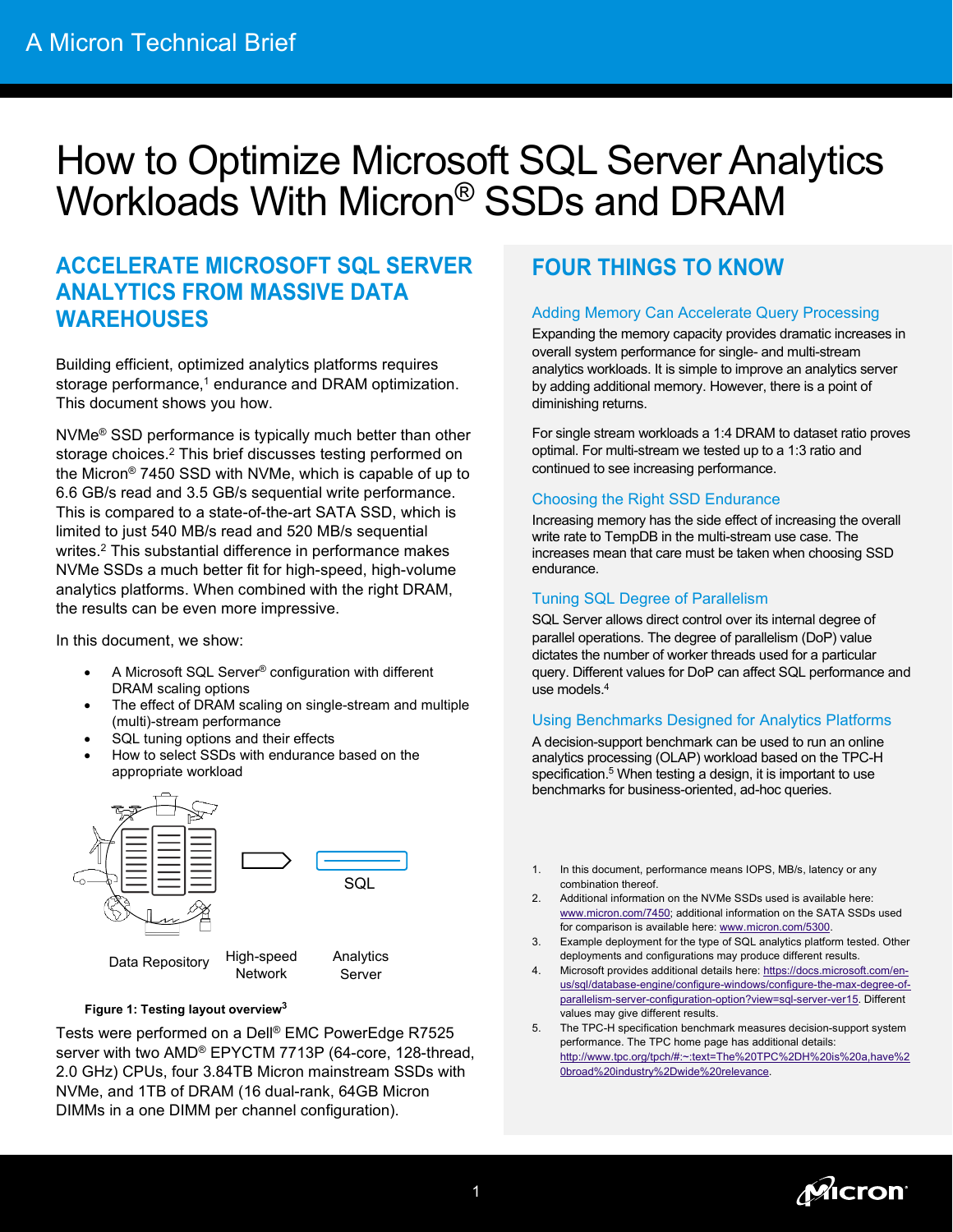## **ADD MEMORY TO SPEED SQL QUERY EXECUTION**

### Scaling Memory, Single-Stream Operations

Single-stream testing measures the time taken to process a single query set (22 queries). Increased performance means each query takes less time to run (or, alternatively, that the platform can complete more queries for a given period — expressed as power test results).

Figure 4 shows how single-stream performance increases with memory scaling (lower y-axis values correspond to increased performance).

A baseline performance was established (1,187 seconds run time) using 256GB of memory. Table 2 shows that scaling memory reduces query run time (non-linearly).

For example, increasing the memory from 256GB to 512GB resulted in a 28% run time reduction relative to the baseline, while increasing the memory from 512GB to 768GB showed an additional 23% reduction (relative to 512GB). And increasing from 768GB to 960GB resulted in an additional 7% run time reduction (relative to 768GB), suggesting a point of diminishing returns. The database size in this test is 3TB indicating a DRAM to dataset size of 1:4 is optimal in this case.

| <b>SQL SVR Memory (GB)</b> | <b>Run Time</b><br>(sec) | <b>Power Test</b> | <b>Reduction</b> |
|----------------------------|--------------------------|-------------------|------------------|
| 256                        | 1.187                    | 305.728           | <b>Baseline</b>  |
| 512                        | 850                      | 473.466           | 28%              |
| 768                        | 655                      | 745.662           | 23%              |
| 960                        | 608                      | 918.042           | 7%               |

**Table 2: Memory increases and diminishing single-stream returns**

### Scaling Memory, Multi-Stream Operations

Multi-stream results reflect multiple queries being submitted by multiple, concurrent users; completion time for all queries is measured. Lower run time is better.

Figure 5 shows how multi-stream performance increases with memory scaling.

Table 3 shows that increasing memory from 256GB to 512GB showed a 37% run time reduction, while a memory increase from 512GB to 768GB resulted in a 36% run time reduction. Finally, as memory increased from 768GB to 960GB, we showed a 21% reduction, indicating a starting point for diminishing returns.

Multi stream testing accesses more of a given dataset, increasing the utilization of DRAM resulting in increased scaling. The DRAM to dataset ratio here is 1:3, with the expectation that more memory will continue to scale performance.



**Figure 4: Single-stream performance**



**Figure 5: Multi-stream performance**

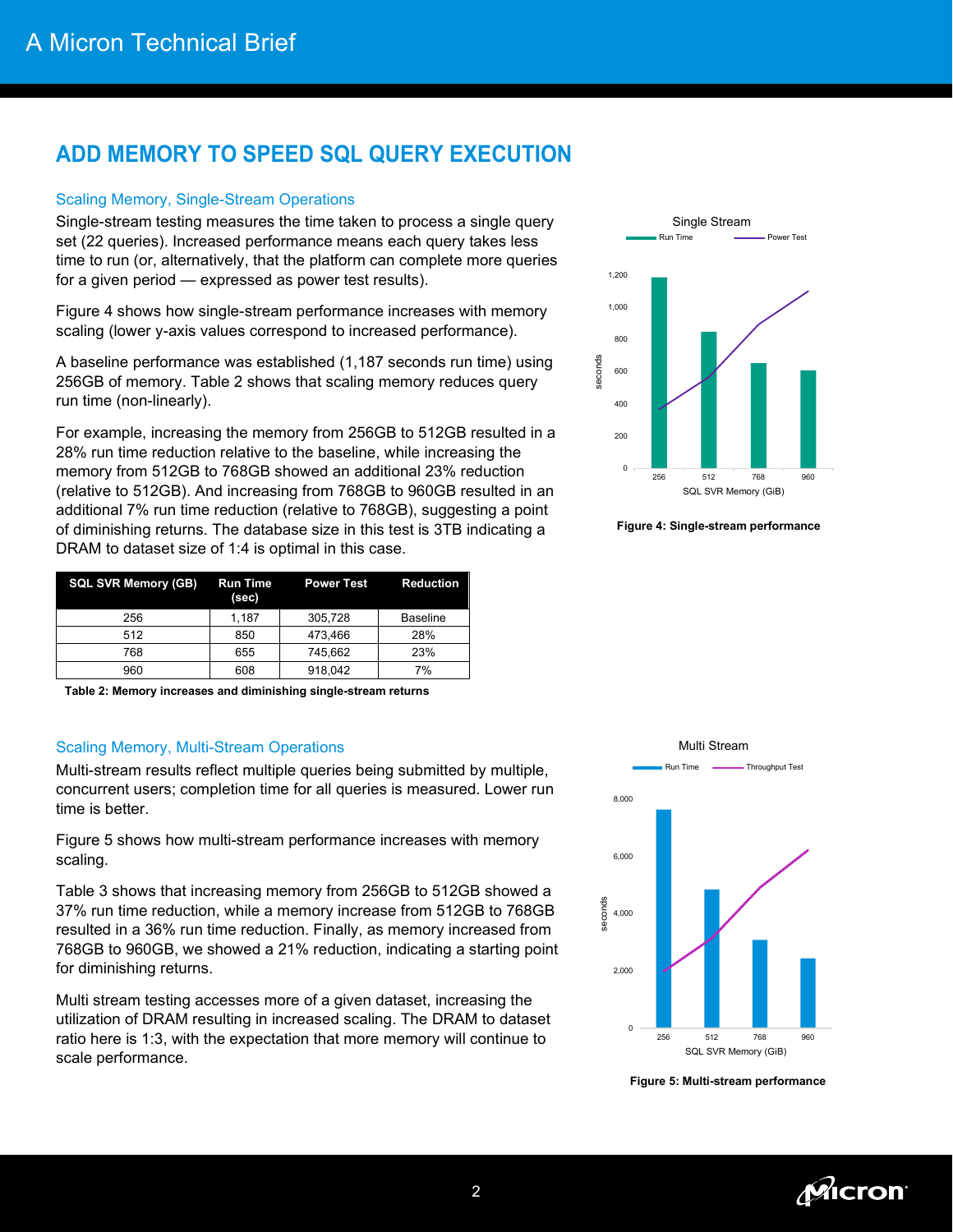| <b>SQL SVR Memory (GB)</b> | (sec) | <b>Run Time Throughput Test Reduction</b> |          |
|----------------------------|-------|-------------------------------------------|----------|
| 256                        | 7.644 | 248.799                                   | baseline |
| 512                        | 4.847 | 393.426                                   | 37%      |
| 768                        | 3,095 | 614,723                                   | 36%      |
| 960                        | 2.444 | 778,323                                   | 21%      |

**Table 3: Memory increases and diminishing multi-stream returns**

# **SELECT THE RIGHT SSD ENDURANCE**

When selecting the optimal SSD configuration for an analytics workload, endurance may not be a primary consideration. This is because analytics (DSS/OLAP) workloads Storage Write Rate

are typically thought of as read-intensive. Figure 6 shows that the

| <b>SQL Server</b><br><b>Memory</b><br>(GB) | <b>Streams</b> | Write<br>Rate<br>(MB/s) | <b>Platform</b><br><b>TBW</b> in<br>5 Years<br>(PB) |
|--------------------------------------------|----------------|-------------------------|-----------------------------------------------------|
| 256                                        | 1 (single)     | 108.6                   | 16.0                                                |
| 512                                        | 1 (single)     | 82.4                    | 12.1                                                |
| 768                                        | 1 (single)     | 102.2                   | 15.0                                                |
| 960                                        | 1 (single)     | 107.7                   | 15.8                                                |
| 256                                        | 8 (multi)      | 99.4                    | 14.6                                                |
| 512                                        | 8 (multi)      | 124.1                   | 18.2                                                |
| 768                                        | 8 (multi)      | 188.7                   | 27.7                                                |
| 960                                        | 8 (multi)      | 235.8                   | 34.7                                                |

endurance story is more complex.

As additional memory was inserted into the system (moving along the x-axis from left to right in Figure 6), the write rate in MB/s changed.

0 50 100 150 200 250 256 512 768 960 MB/s SQL Server Memory (GB) Single Stream Multi Stream

> **Figure 6: Single-stream and multi-stream write rates**

**Table 4: SSD total bytes written**

Table 4 shows the total bytes written (TBW) to storage over a planned platform lifecycle of five years (assuming 24x7 system operations). The four Micron 7450 3.84TB PRO SSDs used in this analysis each had a total bytes written (TBW) rating of 7,000TB for 4k random workloads. The total TBW of all four SSDs was 28,000TB or 28PB.

Table 4 also shows that the 960GB memory configuration used for

multi-stream (8 streams) testing exceeded this TBW value (34.7PB vs. 28PB). Since this is the only tested use case that exceeds the available TBW for the tested SSDs, the 3.84TB PRO SSD endurance is sufficient for all but this one use case.

Remedies are straightforward:

- **Spread TempDB across all the data SSDs**. This allows the system to use the endurance of all the SSDs (data files are written less infrequently than TempDB). Given the size of typical data warehouses, the number of SSDs required to reach the needed capacity should be sufficient to meet the endurance requirements.
- **Use SSDs with higher endurance for TempDB**. The Micron 7450 MAX 3.2TB SSD has a rated endurance of 17,500TB written for 4k random workloads. Sizing for the data warehouse is then a matter of measuring bytes written over time and adding additional devices for TempDB (or sizing to larger devices) to meet the endurance requirements.
- **Use additional SSDs.** Adding just one 3.84TB Micron 7450 PRO SSD adds 7,000TB of additional endurance (5 x 7,000TB for a total of 35,000TB). This combination provides the required endurance for 960GB SQL memory in the multi-stream use case shown in this document.

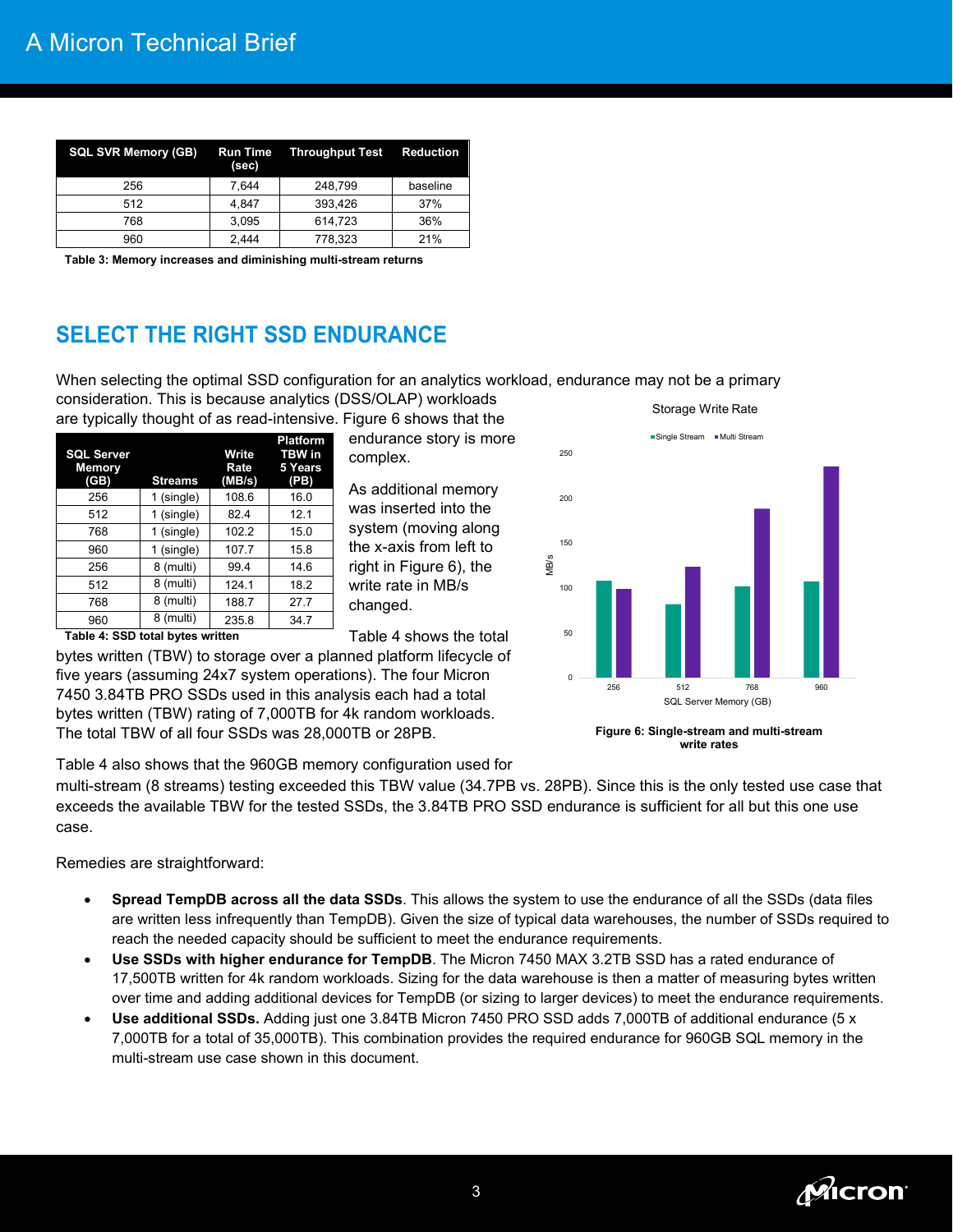### **USE THE OPTIMAL DEGREE OF SQL PARALLELISM**

SQL Server allows direct control over its internal DoP — a value that dictates the number of worker threads used for a particular query. Different values for DoP can affect SQL performance. Based upon empirical observations during single-stream and multi-stream tests an optimal DoP was established for final testing.

### Optimal Single-Stream DoP for Analytics Workloads Is 192



A query stream is a sequential execution of a single query set submitted by a single emulated user. We used a power<sup>6</sup> test to measure single-stream queries executing DoP values from 128 up to 512. In Figure 2, lower Stream Run Time is better.

When all memory was available to the SQL Server (960GB), optimal DoP (or the DoP value that resulted in the shortest run time) was found empirically to be 192.

Optimal DoP values may vary based on configuration. Empirical determination helps ensure optimization.

### Optimal Multi-Stream DoP Is 24

Multi-stream results reflect "batch" query processing, which means multiple queries submitted by multiple users, all completing as quickly as possible. This testing focused on measuring multiple query streams executing. In this



case, lower Stream Run Time is also better.

The minimum number of streams used was based on the scale factor of the data set.<sup>7</sup> We used a scale factor of 3,000, and hence 8 streams, as shown in Table 1.

When all memory was available to the SQL Server (960GB), optimal DoP was found empirically to be 24.

This value was used for all multi-stream testing.

| <b>Scale Factor</b> | <b>Streams</b> |
|---------------------|----------------|
|                     | 2              |
| 10                  | 3              |
| 30                  | 4              |
| 100                 | 5              |
| 300                 | 6              |
| 1,000               | 7              |
| 3,000               | 8              |
| 10,000              | 9              |
| 30,000              | 10             |
| 100,000             | 11             |

**Table 1: Scaling factor and streams**

- 6. TPC-H documentation: [http://tpc.org/tpc\\_documents\\_current\\_versions/pdf/tpc](http://tpc.org/tpc_documents_current_versions/pdf/tpc-h_v3.0.0.pdf)[h\\_v3.0.0.pdf.](http://tpc.org/tpc_documents_current_versions/pdf/tpc-h_v3.0.0.pdf) A power test is the measurement of a single-query stream executing with access to all available resources on the test system.
- 7. More details about TPC-H benchmark and scaling factors are available here: [https://docs.deistercloud.com/content/Databases.30/TPCH%20Benchmark.90/index.xml.](https://docs.deistercloud.com/content/Databases.30/TPCH%20Benchmark.90/index.xml)  Different values may give different results.

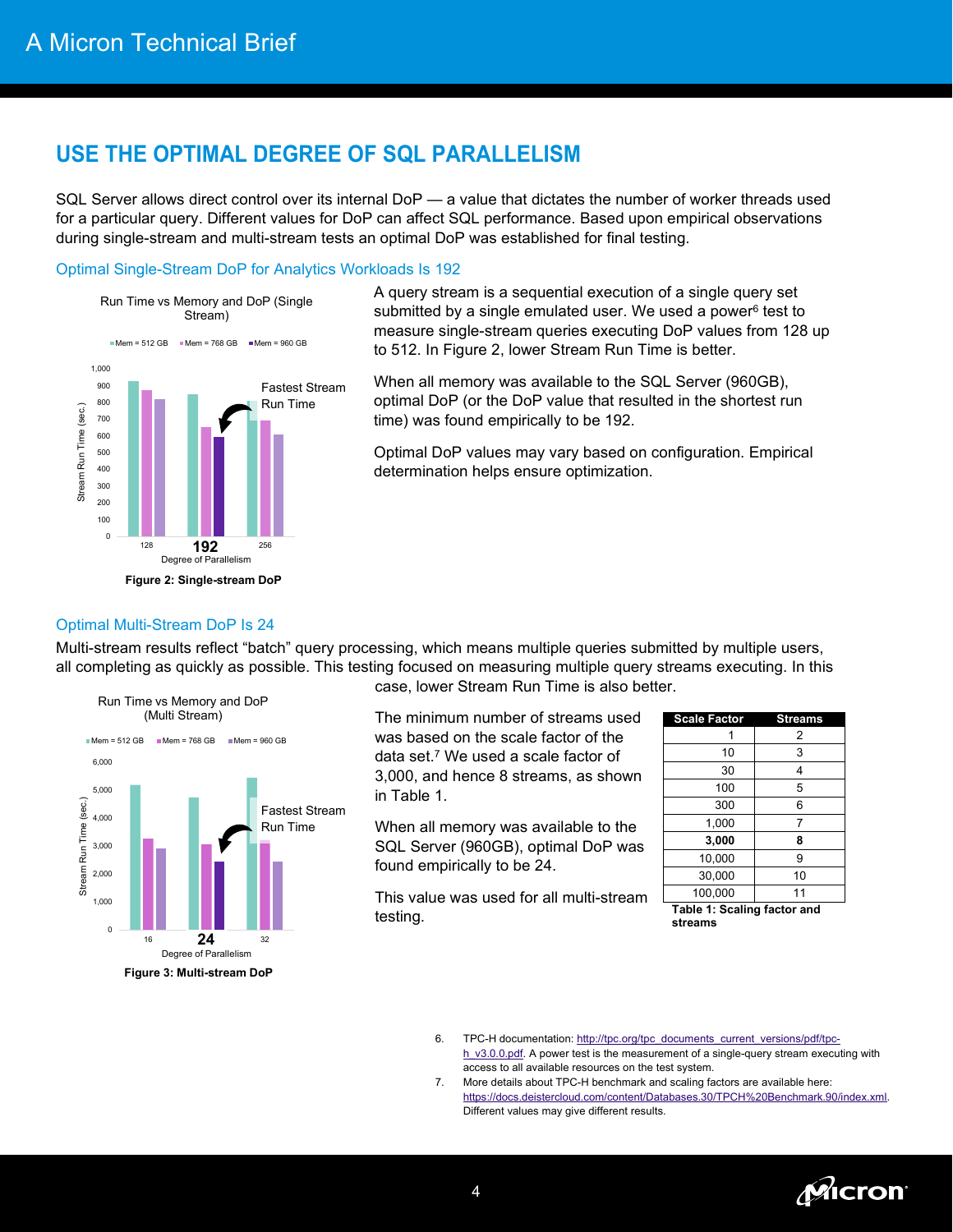# **CONCLUSION**

Data analytics opportunities are as massive as data growth itself. In May of 2021, Globe Newswire noted that the 2021 global data analytics market was estimated at \$25 billion (USD) in 2021, with a revenue compound annual growth rate (CAGR) of 25% during the forecast period to 2030.8

When designing SQL analytics platforms, these four elements are essential to consider:

- 1. **Adding Memory:** Additional memory can speed analytics queries. While this is one of the simplest ways to improve performance, there is a point of diminishing returns.
- 2. **SSD Endurance:** Increasing memory has a side effect it also increases the overall write rate to storage. It is necessary to plan for SSD endurance appropriately.
- 3. **DoP:** This directly-tunable SQL Server parameter dictates the number of worker threads used for a particular query. Different values for DoP can affect SQL performance and use models. Higher DoP is not always better.
- 4. **Test With Analytics Benchmarks:** When testing a design, it is important to use benchmarks for business-oriented, ad-hoc queries.

Sizing the analytics platforms correctly, understanding the resultant workload changes, and identifying points of diminishing returns can help ensure that a system is built right the first time.<sup>9</sup>



<sup>8.</sup> Global Newswire estimates for the global data analytics market, not just SQL analytics: [https://www.globenewswire.com/en/news-release/2021/05/18/2231324/0/en/Global-Data](https://www.globenewswire.com/en/news-release/2021/05/18/2231324/0/en/Global-Data-analytics-Market-Size-to-Grow-with-a-CAGR-of-25-from-2021-to-2030.html)[analytics-Market-Size-to-Grow-with-a-CAGR-of-25-from-2021-to-2030.html](https://www.globenewswire.com/en/news-release/2021/05/18/2231324/0/en/Global-Data-analytics-Market-Size-to-Grow-with-a-CAGR-of-25-from-2021-to-2030.html) 

<sup>9.</sup> This paper uses the Micron 7450 SSD with NVMe. Additional details on this and other Micron data center SSDs are available here[: https://www.micron.com/products/ssd/usage/data-center](https://www.micron.com/products/ssd/usage/data-center-ssd)[ssd.](https://www.micron.com/products/ssd/usage/data-center-ssd) Micron DRAM product information is available here: https://www.micron.com/products/dram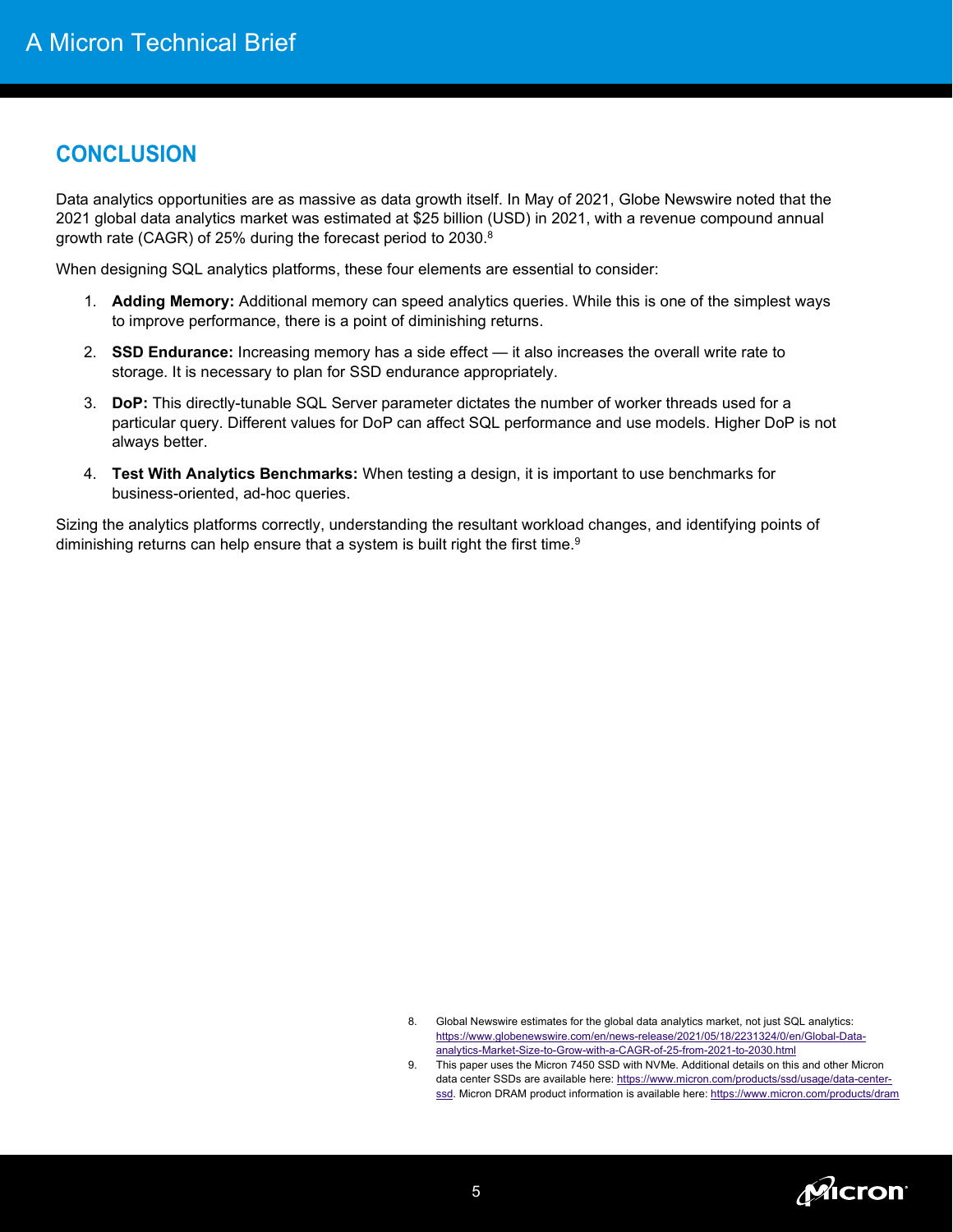# **TESTING DETAILS**

#### **Hardware**

| <b>Database Server</b> | Qty. | <b>Description</b>                             |
|------------------------|------|------------------------------------------------|
| Server                 |      | DellEMC PowerEdge R7525                        |
| CPU                    | 2    | AMD EPYC 7713 (64-core, 128 threads) @ 2.0 GHz |
| Memory                 |      | <b>TB Micron DRAM</b>                          |
| Storage: Database      | 4    | Micron 7450 SSD with NVMe, 3.84 TB             |
| Storage: OS            |      | Dell Express Flash CD5, 960GB                  |
| _ _                    | $-1$ | $\sim$ $\sim$                                  |

**Table 5: Hardware configuration**

### **Software**

| <b>Database Server</b>  | Ver.  | <b>Description</b>            |
|-------------------------|-------|-------------------------------|
| Ubuntu                  | 20.04 | <b>Operating System</b>       |
| Microsoft SQL<br>Server | 2019  | Enterprise Core Edition (x64) |
|                         |       |                               |
| <b>Load Gen. Server</b> | Ver.  | <b>Description</b>            |

TPC QGEN 2.17.3

**Table 6: Database and load-generation software** 

### Test Process

The following steps were completed prior to testing:

- 1. Restored SSDs to FoB10 state (via NVMe format)
- 2. Created partitions or namespaces for:
	- Data
	- TempDB

Note: During testing, the refresh functions were not used. Consequently, there was no activity to the SQL logs, so they remained on the boot device with the SQL Server application. Your configuration may differ.

- 3. Restored database from a previously created backup
- 4. Created columnstore indexes
- 5. Gathered statistics

For each test run, the following steps were completed:

- 1. Set database parameters
- 2. Restarted database
- 3. Started data captures
- 4. Began query execution
- 5. Completed queries
- 6. Stopped data captures